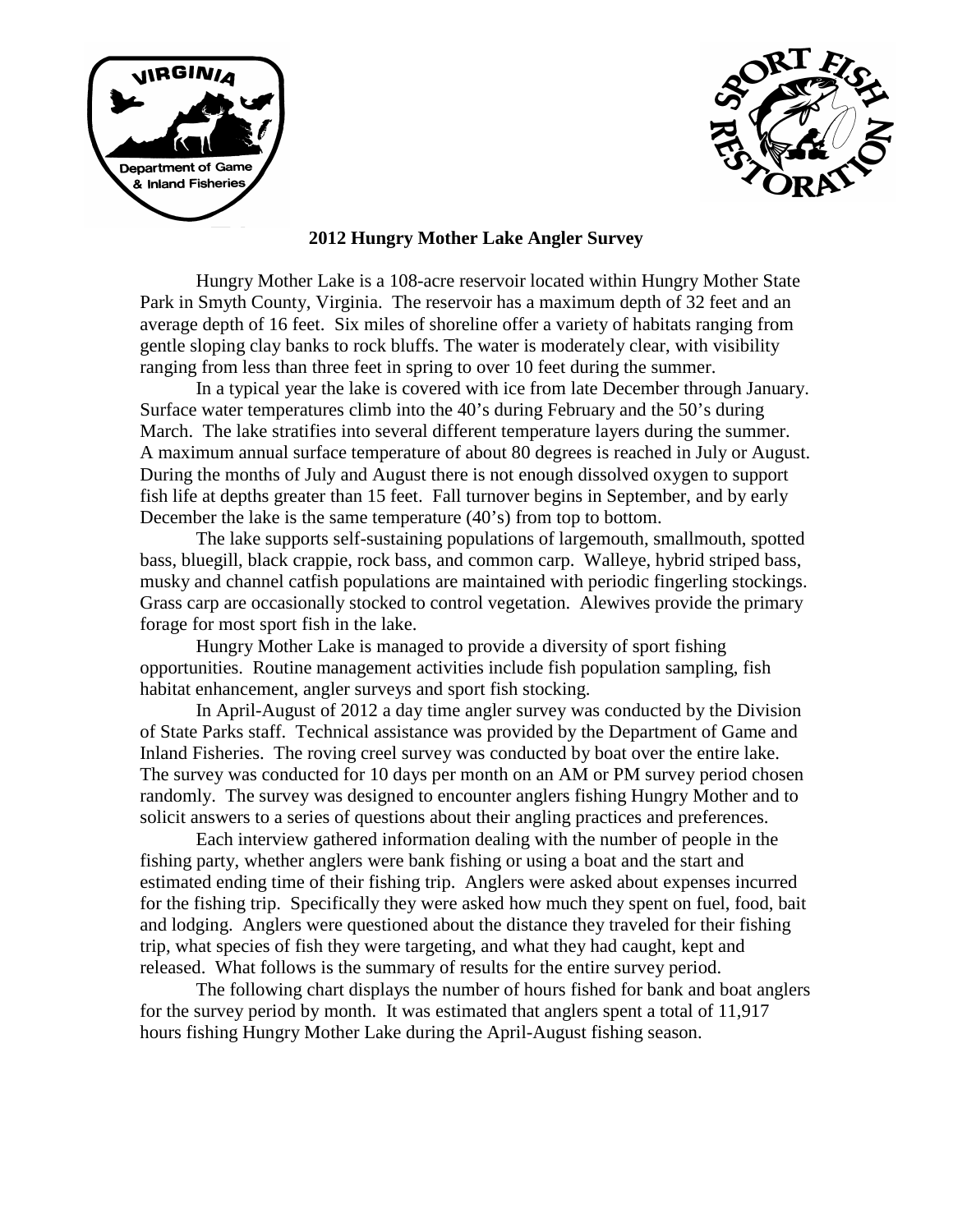

May, June, and August were the most active fishing months on Hungry Mother Lake. A total of 10,147 fishing trips were estimated for the April-August survey period.

Anglers were asked to identify the fish species they were targeting when surveyed. The following chart summarizes the percent of intended fishing effort for the three most popular responses (anything, largemouth bass, catfish) by month for the survey period. The majority of anglers did not target any specific species and were classified as "fishing for anything" during the survey. Intended fishing effort for "anything" response accounted for 60% of the total effort. Fishing effort for largemouth bass was 24.3% of the total and intended fishing effort for catfish was 10%.



During the survey, anglers were questioned about the numbers and kinds of fish they caught and what they were harvesting. The series of charts that follows shows by month the estimated numbers and species of fish anglers caught, released, and harvested for the survey period. Species vary by month based on reported catches by anglers. It was estimated that over the entire survey period anglers harvested 19% of all catfish caught, 22% of all bluegill caught, 12% of all crappie caught, and 13% of all largemouth bass caught.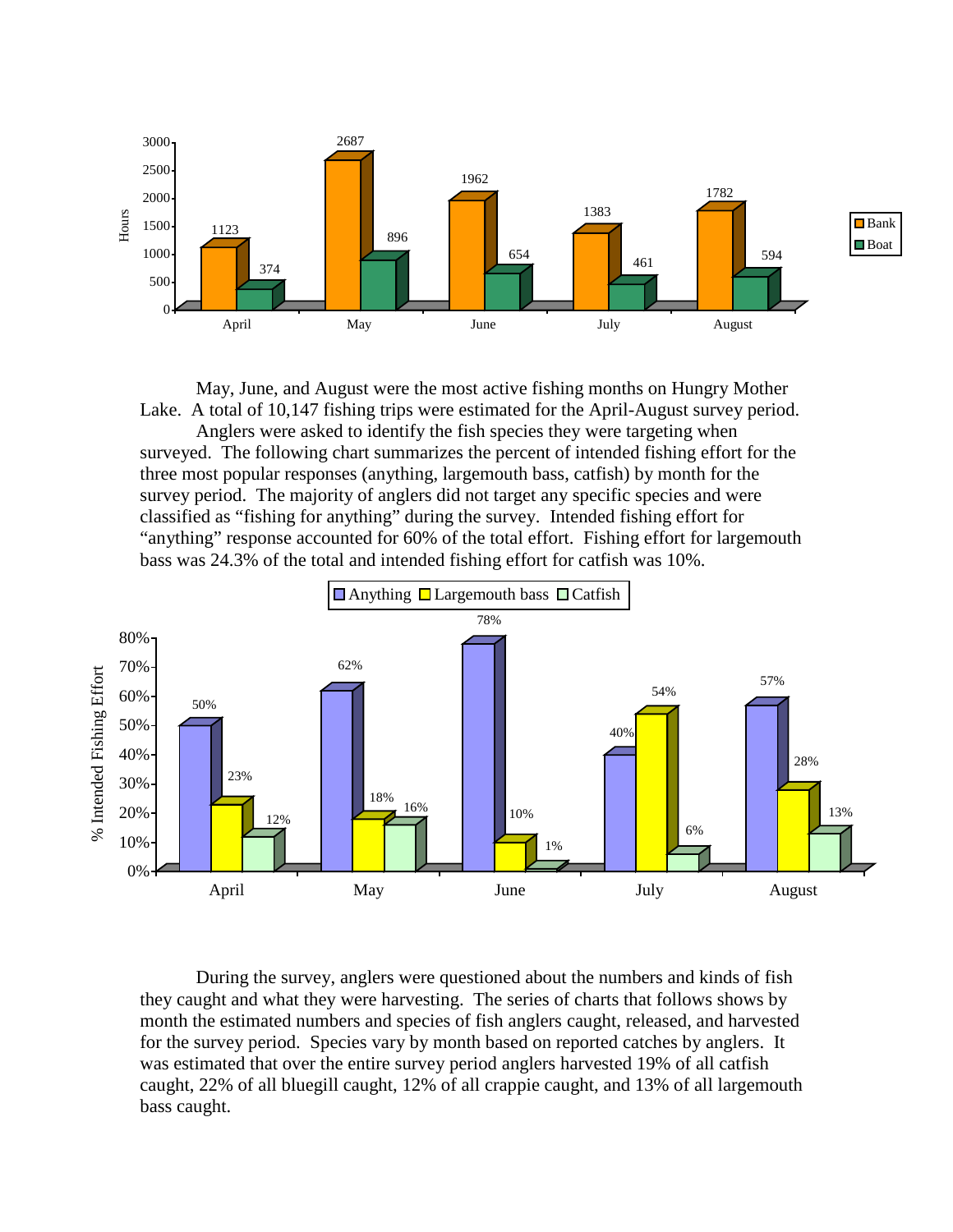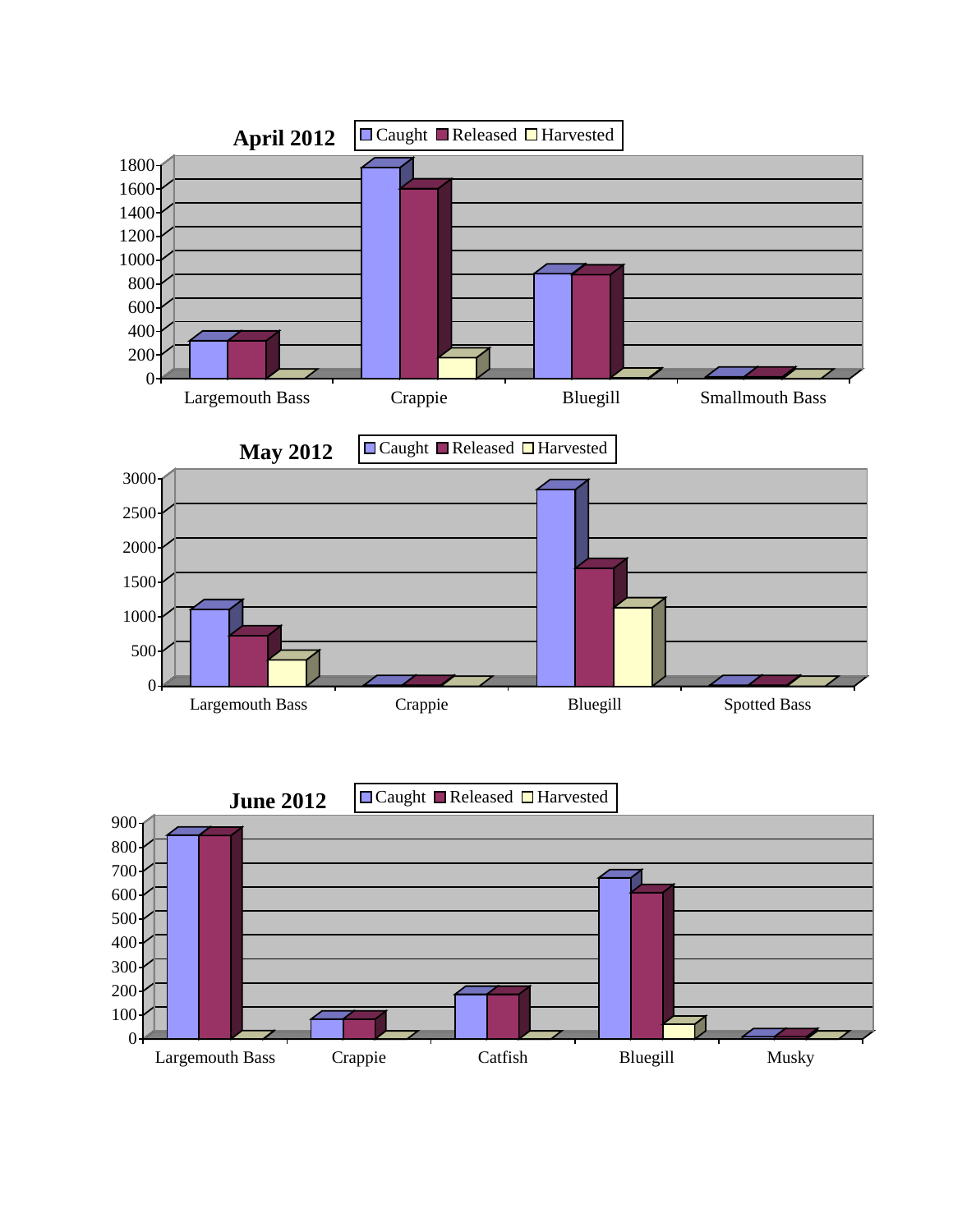

When surveyed, anglers were asked questions about the amount of money they spent for gas, food, bait, and lodging to make the fishing trip. The following chart shows the estimated money expended by anglers for the entire survey. It was estimated that angler expenditures totaled \$123,752 for the April-August survey.